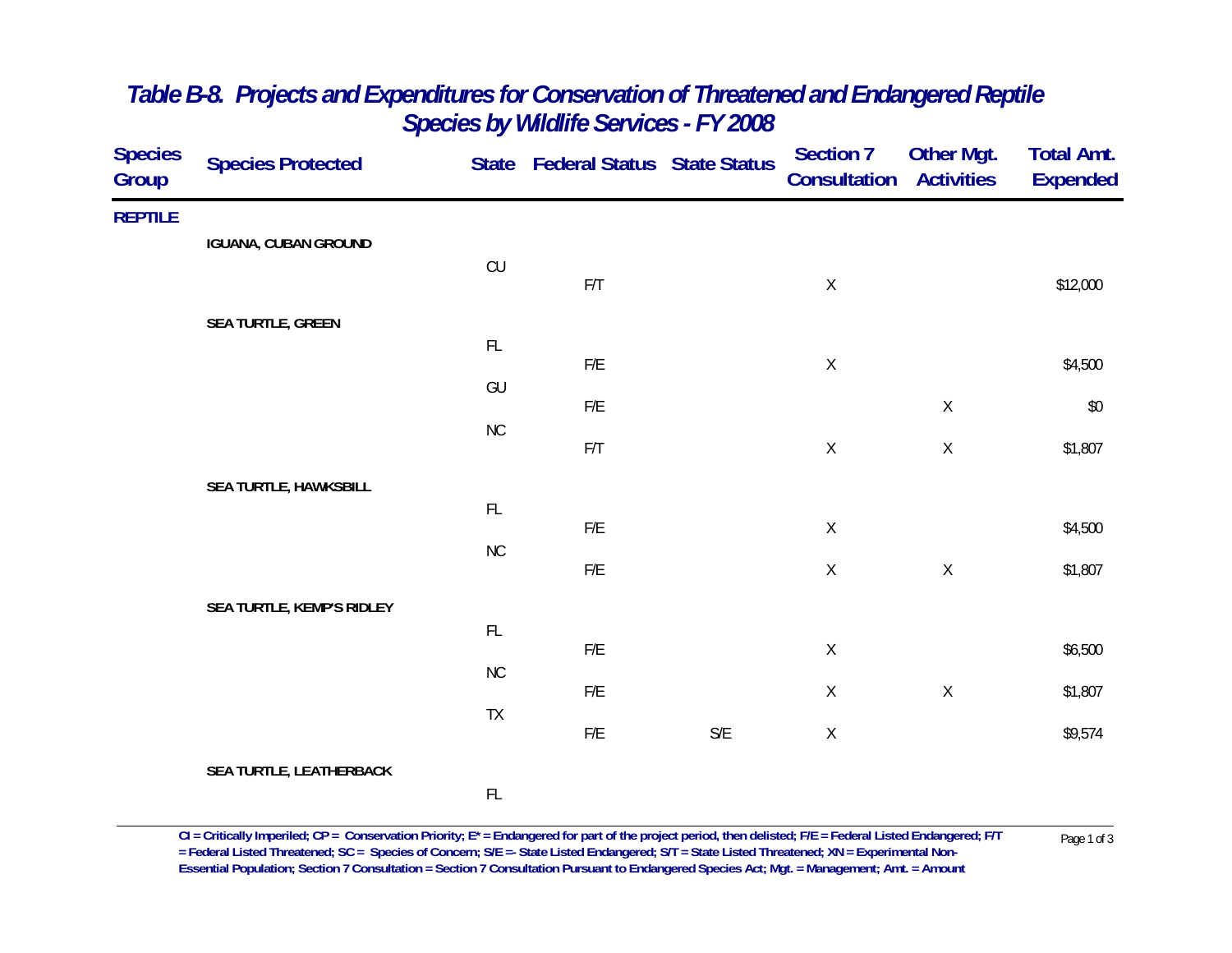| <b>Species</b><br>Group | <b>Species Protected</b> |               | State Federal Status State Status |                         | <b>Section 7</b><br>Consultation | <b>Other Mgt.</b><br><b>Activities</b> | <b>Total Amt.</b><br><b>Expended</b> |
|-------------------------|--------------------------|---------------|-----------------------------------|-------------------------|----------------------------------|----------------------------------------|--------------------------------------|
| <b>REPTILE</b>          |                          |               |                                   |                         |                                  |                                        |                                      |
|                         | SEA TURTLE, LEATHERBACK  | FL            |                                   |                         |                                  |                                        |                                      |
|                         |                          |               | ${\sf F/E}$                       |                         | $\mathsf X$                      |                                        | \$10,300                             |
|                         |                          | <b>NC</b>     | ${\sf F/E}$                       |                         | $\mathsf X$                      | $\mathsf X$                            | \$1,807                              |
|                         | SEA TURTLE, LOGGERHEAD   |               |                                   |                         |                                  |                                        |                                      |
|                         |                          | $\mathsf{FL}$ |                                   |                         |                                  |                                        |                                      |
|                         |                          | <b>NC</b>     | F/T                               |                         | $\mathsf X$                      |                                        | \$58,587                             |
|                         |                          |               | F/T                               |                         | $\mathsf X$                      | $\mathsf X$                            | \$1,807                              |
|                         |                          | $\mathsf{SC}$ | $\mathsf{F}/\mathsf{T}$           | S/T                     | $\mathsf X$                      |                                        | \$1,430                              |
|                         | <b>TORTOISE, DESERT</b>  |               |                                   |                         |                                  |                                        |                                      |
|                         |                          | ${\sf CA}$    |                                   |                         |                                  |                                        |                                      |
|                         |                          | <b>NV</b>     | F/T                               | S/T                     | $\mathsf X$                      |                                        | \$16,500                             |
|                         |                          |               | F/T                               |                         | $\mathsf X$                      |                                        | \$10,990                             |
|                         | TORTOISE, GOPHER         |               |                                   |                         |                                  |                                        |                                      |
|                         |                          | $\mathsf{FL}$ |                                   | $\mathsf{S}/\mathsf{T}$ | $\mathsf X$                      |                                        | \$52,453                             |
|                         | <b>TURTLE, BOG</b>       |               |                                   |                         |                                  |                                        |                                      |
|                         |                          | MA            |                                   |                         |                                  |                                        |                                      |
|                         |                          |               | $\mathsf{F}/\mathsf{T}$           | $\mathsf{S}/\mathsf{E}$ | $\mathsf X$                      |                                        | \$500                                |

## *Table B-8. Projects and Expenditures for Conservation of Threatened and Endangered Reptile Species by Wildlife Services - FY 2008*

 $CI = Critically$  Imperiled;  $CP = \text{Conservation Priority}; E^* = \text{Endangered for part of the project period, then deleted; F/E = Federal Listed Endanged; F/T  
= Federal Listed Threated, SC = Species of Concern; S/E = State Listed Endanged; S/T = State Listed Threated; XN = Experimental Non-$ **Essential Population; Section 7 Consultation = Section 7 Consultation Pursuant to Endangered Species Act; Mgt. = Management; Amt. = Amount**